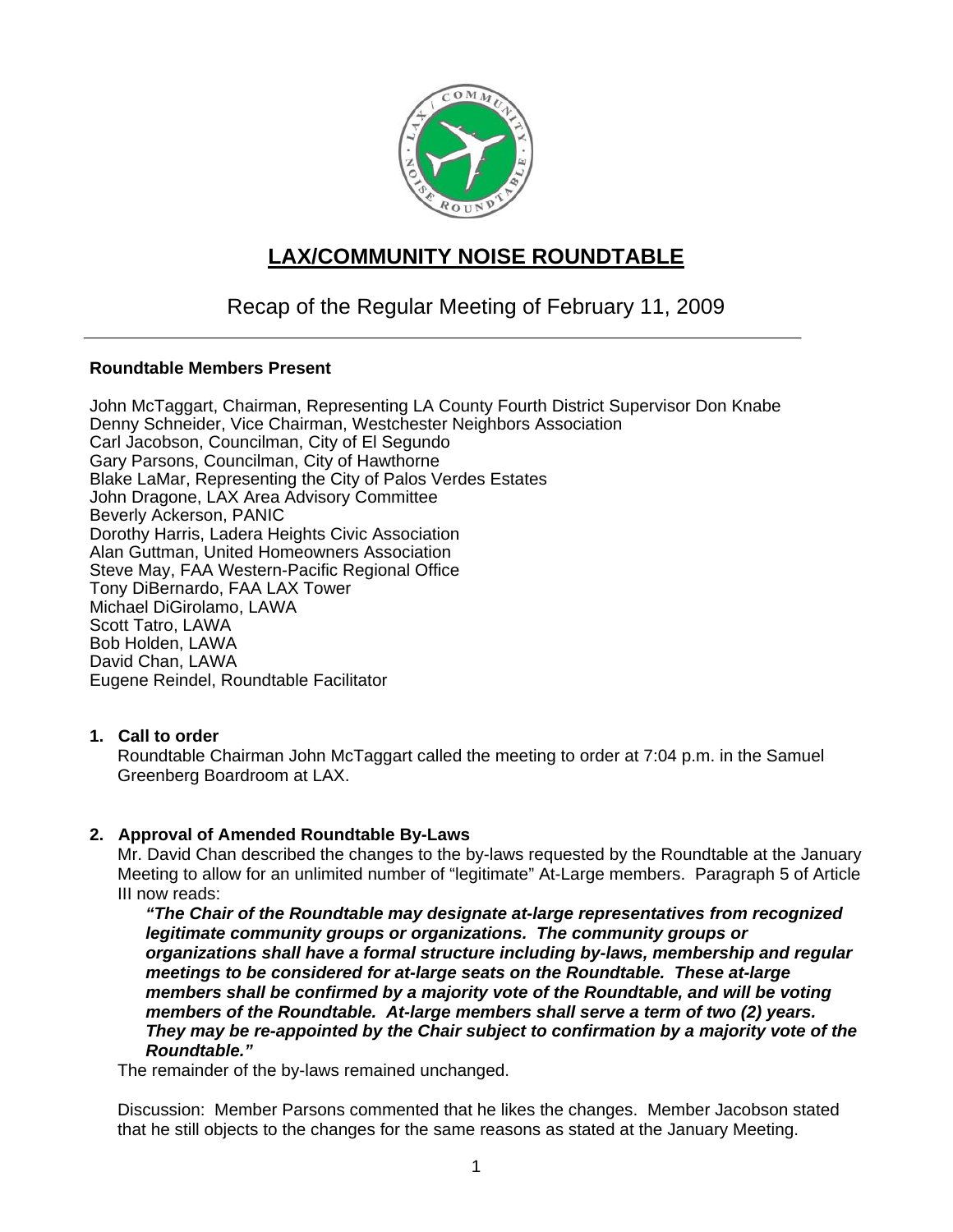Motion: Member Parsons moved that the amended by-laws as presented [documented above] be approved. Member Schneider seconded the motion. The motion was so approved with a single opposing vote from Member Jacobson.

Chairman McTaggart led a discussion regarding the need for more active participation by the several cities in the South Bay and by the new County Supervisor for the 2<sup>nd</sup> District, Mark Ridley-Thomas. He requested letters be prepared and sent to City Council members of the cities and Supervisor Ridley–Thomas to try to get them to actively participate in the activities of the Roundtable. Mr. McTaggart also requested the recap of the January Meeting be included with the letters to show that the Roundtable remains active and effective. To strengthen the invitation to come to the Roundtable, the letters should include a request to the cities to actually "assign" a person to represent them on the Roundtable.

#### **3. Presentation of Airbus A380 Noise Comparison Analysis**

Mr. David Chan presented a more conclusive noise analysis than the previous presentation as more noise data are available for the operations of the A380 at LAX. In summary, the noise levels from the A380 and Boeing 747 operations, as measured at the numerous noise monitoring locations in the LAX environs, showed that the A380 is quieter than the Boeing 747 aircraft. These results compare well with the certificated data contained in FAA Advisory Circular (AC) 36.

Note: The presentation has been posted on the Roundtable's webpage on LAWA's website.

#### **4. Discussion on LAX Preferential Runway Use Procedures**

Mr. David Chan presented a summary of runway use analysis for the most recent 13-month period. The analysis indicated that there are construction projects on the airfield that require runway closures which may affect the runway use assignment during daytime and nighttime hours.

Discussion:

Member Schneider inquired how much capacity does the airport lose if the outboard runways are used exclusively for landings and the inboard runways are used exclusively for take offs. Mr. Tony DiBernardo advised that LAX Tower Chief, Sherry Avery wants all arrivals on the outboard runways and all departures on the inboard runways, and there may be changes coming to move in that direction. However, runway incursions are a major focus at the FAA right now and the newly built center taxiway does help to improve safety by reducing these incursions. Crossing of runways is required no matter how LAX is operated, including the manner that Ms. Avery wishes. And any crossing of active runways does increase the chances of incursions. So there is a balance of runway "sterilization" and safety. [Runway "sterilization" is the use of a runway for a single use, being arrivals or departures in a certain traffic flow.]

Mr. DiBernardo also mentioned that air traffic controllers are primarily focusing on serving their customers—which in this case, are the pilots. He stated that the controllers sometime lose sight of the neighbors and that it is time to re-train the controllers to pay attention to the communities' needs.

Mr. DiBernardo also responded to an email sent to LAWA staff from Mr. Dick Croxall, El Segundo resident, regarding the excessive use of runway 25L for departures. He stated that the controllers' decisions to assign which runways for departures or arrivals are based on several factors such as safety, operational requirements, and efficiency, with safety being the most important factor.

Mr. Croxall, from the audience, suggested that when possible, aircraft should be assigned to the inboard runways for departures.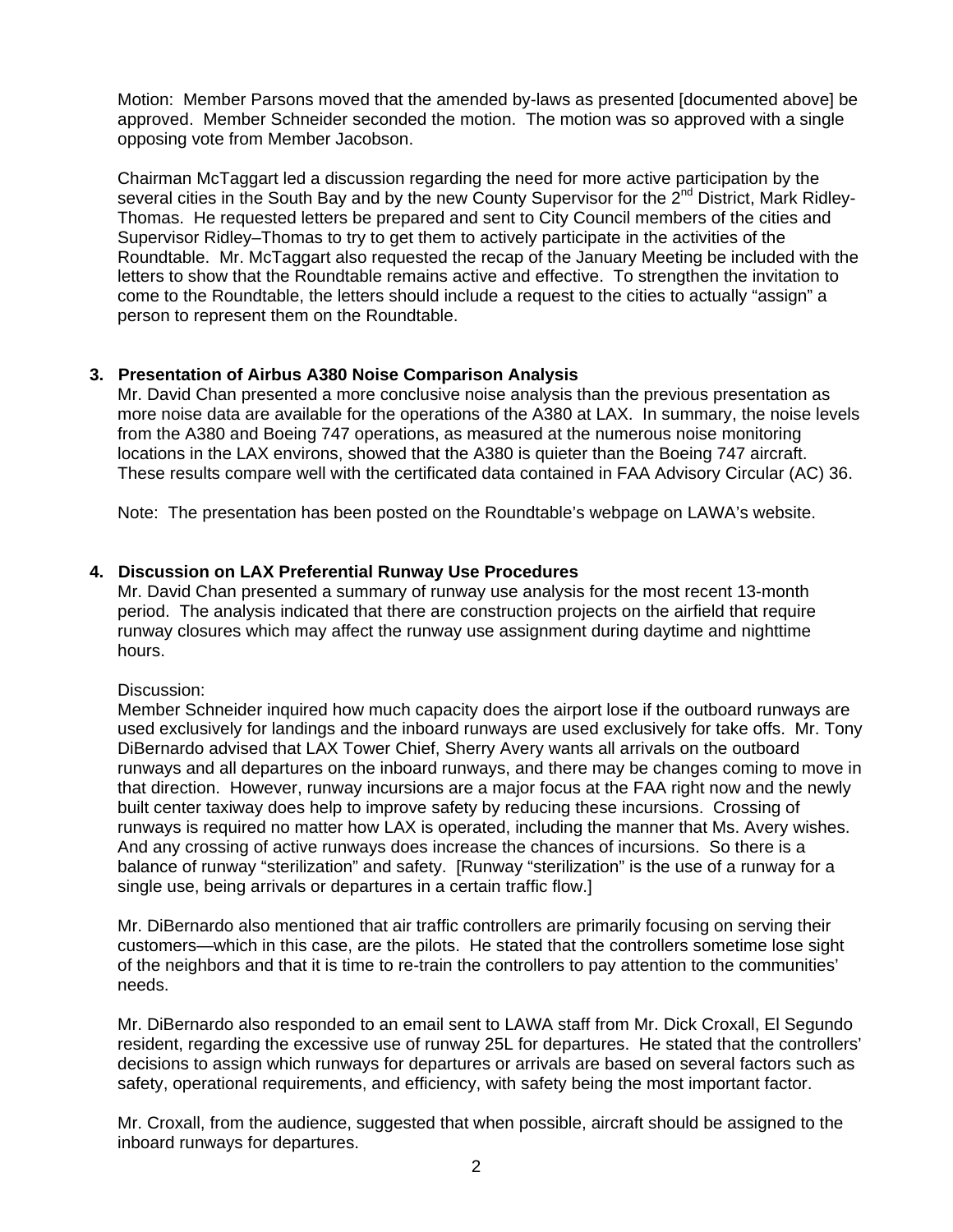#### **5. Status Update on LAX Variance**

Mr. Scott Tatro expected to report more progress, but the fact is that the variance process with the State is ongoing. Mr. Mike Stevens, as this body knows, has requested a hearing and LAWA, along with CalTrans, the Cities of El Segundo and Inglewood and LA County, are trying to avoid such a hearing as it is quite costly and time consuming for all involved. Mr. Tatro stated that a resolution appears near, but has not concluded at this time.

Discussion: None.

#### **6. Roundtable Member Discussion**

- Member Blake Lamar asked for an update on the JEDDD departure procedure. Mr. Chan responded that it has not gone live yet based on the last time he spoke with the FAA. The FAA did not provide a specific timeframe as to when the JEDDD would be completed.
- Mr. Holden announced that the BOAC approved the travel request for Gary Parsons to attend the UC Davis Airport Noise and Air Quality Symposium in March as a representative to the LAX Roundtable and the LAX AAC. Mr. Parsons was also invited by the Symposium Committee to moderate a luncheon roundtable discussion on "Community Outreach." The BOAC also approved travel for a representative of the Van Nuys CAC.
- Mr. Reindel stated that the FAA Reauthorization Bill was discussed by the House Aviation Subcommittee earlier in the day in Washington. Therefore, progress is being made on a bill that for the past many months has not been addressed as the FAA has been operating under continuing resolution.

An inquiry was made as to whether or not funding for the Airspace Redesign Project was included in the FAA Reauthorization Bill. The funding was not included in this bill.

- Member Parsons acknowledged and praised Mr. Holden for a recent presentation he made on the LAX Roundtable, Hawthorne noise mitigation measures, and the Part 161 Study at the Hawthorne City Council meeting on January 27th.
- Member Schneider inquired on the status on the Part 161. Mr. Holden replied that Ricondo and HMMH are continuing to determine the fleet mix forecast for the annual-average day. Once this is determined, the noise modeling will commence. LAWA expects the application to be submitted to the FAA by the end of the year.
- Mr. Schneider also inquired on the status of the Noise Monitoring System. Mr. Tatro replied that he expects the system to be up and running by June 2009.
- Chairman McTaggart requested a report on the recent BOAC meeting that was attended by a few members of the Roundtable. Member Schneider mentioned briefly that the BOAC approved all items on the agenda, which included a \$34 million settlement payment for United Airlines and the approval of the Crossfield Taxiway Project at LAX.

#### **7**. **Comments from the Public**

• No comments were made.